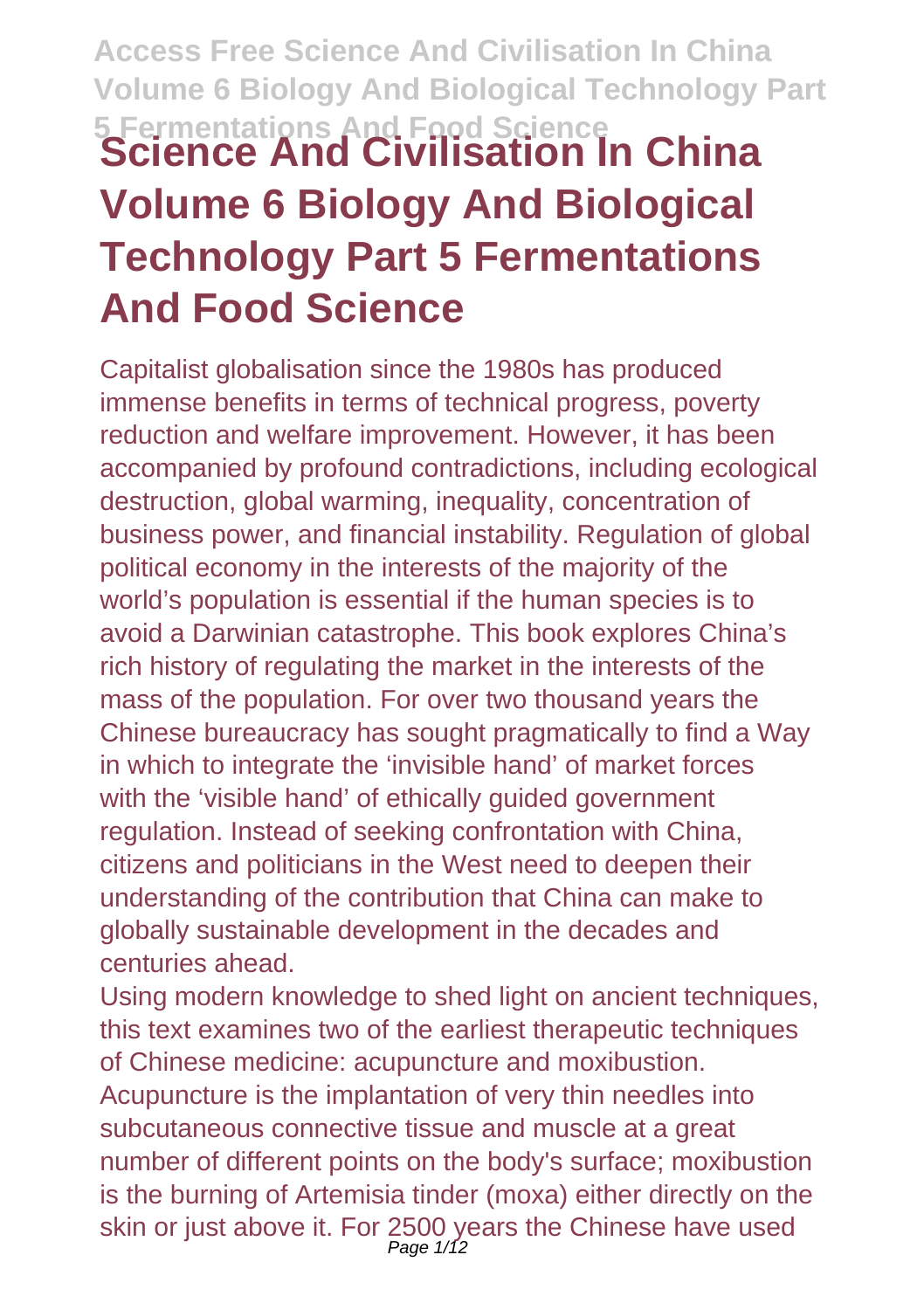**5 Fermentations And Food Science** both techniques to relieve pain and to heal a wide variety of illnesses and malfunctions. Providing a full historical account of acupuncture and moxibustion in the theoretical structure of Chinese medicine, Doctors Lu and Needham combine it with a rationale of the two techniques in the light of modern scientific knowledge.

Dr Needham's fourth volume traces the development of physics and physical technology in ancient and medieval China. It is conveniently divided into three separate parts, the present volume, IV:1, dealing with physics as such, IV:2 with mechanical engineering and IV:3 with civil engineering and nautics.

As Dr Needham's immense undertaking gathers momentum it has been found necessary to subdivide volumes into parts, each bound and published separately. The first two parts of Volume IV deal respectively with the physical sciences and with the diverse applications of physics in the many branches of mechanical engineering. The third deals with civil and hydraulic engineering and with nautical technology. Joseph Needham's Science and Civilisation in China is a monumental piece of scholarship which breaks new ground in presenting to the Western reader a detailed and coherent account of the development of science, technology and medicine in China from the earliest times until the advent of the Jesuits and the beginnings of modern science in the late seventeenth century. It is a vast work, necessarily more suited to the scholar and research worker than the general reader. This paperback version, abridged and re-written by Colin Ronan, makes this extremely important study accessible to a wider public. The present book covers the material treated in volumes I and II of Dr Needham's original work. The reader is introduced to the country of China, its history, geography and language, and an account is given of how scientific knowledge travelled between China and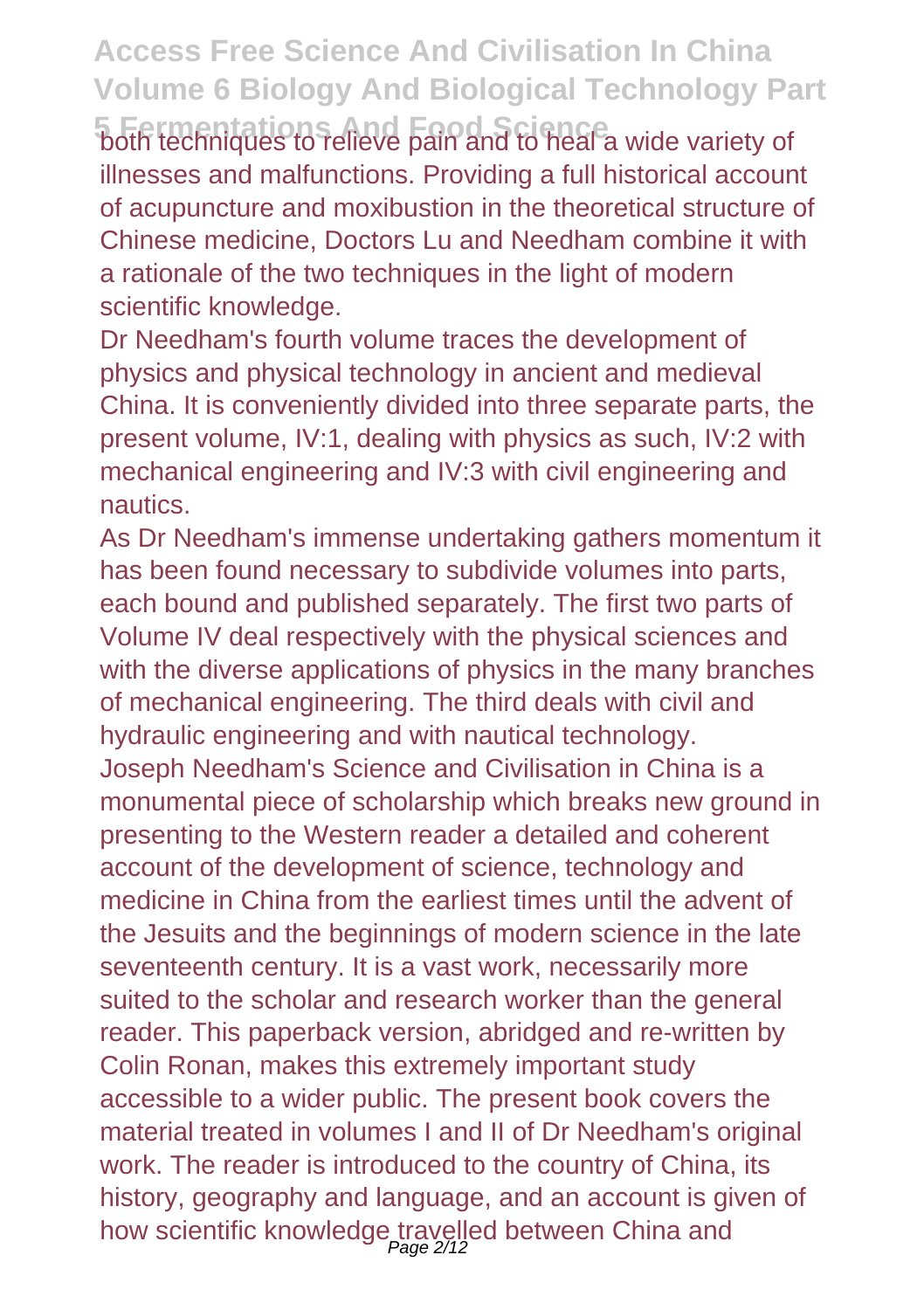**Edrope. The major part of the book is then devoted to the** history of scientific thought in China itself. Beginning with ancient times, it describes the milieu in which arose the schools of the Confucians, Taoists, Mohists, Logicians and Legalists. We are thus brought on to the fundamental ideas which dominated scientific thinking in the Chinese Middle Ages, to the doctrines of the Two Forces (Yin and Yang) and the Five Elements (wu hsing), to the impact of the sceptical tradition and Buddhist and Neo-Confucian thought.--Publisher description.

First published in 1969. The historical civilization of China is, with the Indian and European-Semitic, one of the three greatest in the world, yet only relatively recently has any enquiry been begun into its achievements in science and technology. Between the first and fifteenth centuries the Chinese were generally far in advance of Europe and it was not until the scientific revolution of the Renaissance that Europe drew ahead. Throughout those fifteen centuries, and ever since, the West has been profoundly affected by the discoveries and invention emanating from China and East Asia. In this series of essays and lectures, Joseph Needham explores the mystery of China's early lead and Europe's later overtaking.

A History of Chinese Science and Technology (Volumes 1, 2 & 3) presents 44 individual lectures, beginning with Ancient Chinese Science and Technology in the Process of Human Civilizations and an Overview of Chinese Science and Technology, and continuing with in-depth discussions of several issues in the History of Science and the Needham Puzzle, interspersed with topics on Astronomy, Arithmetic, Agriculture and Medicine, The Page 3/12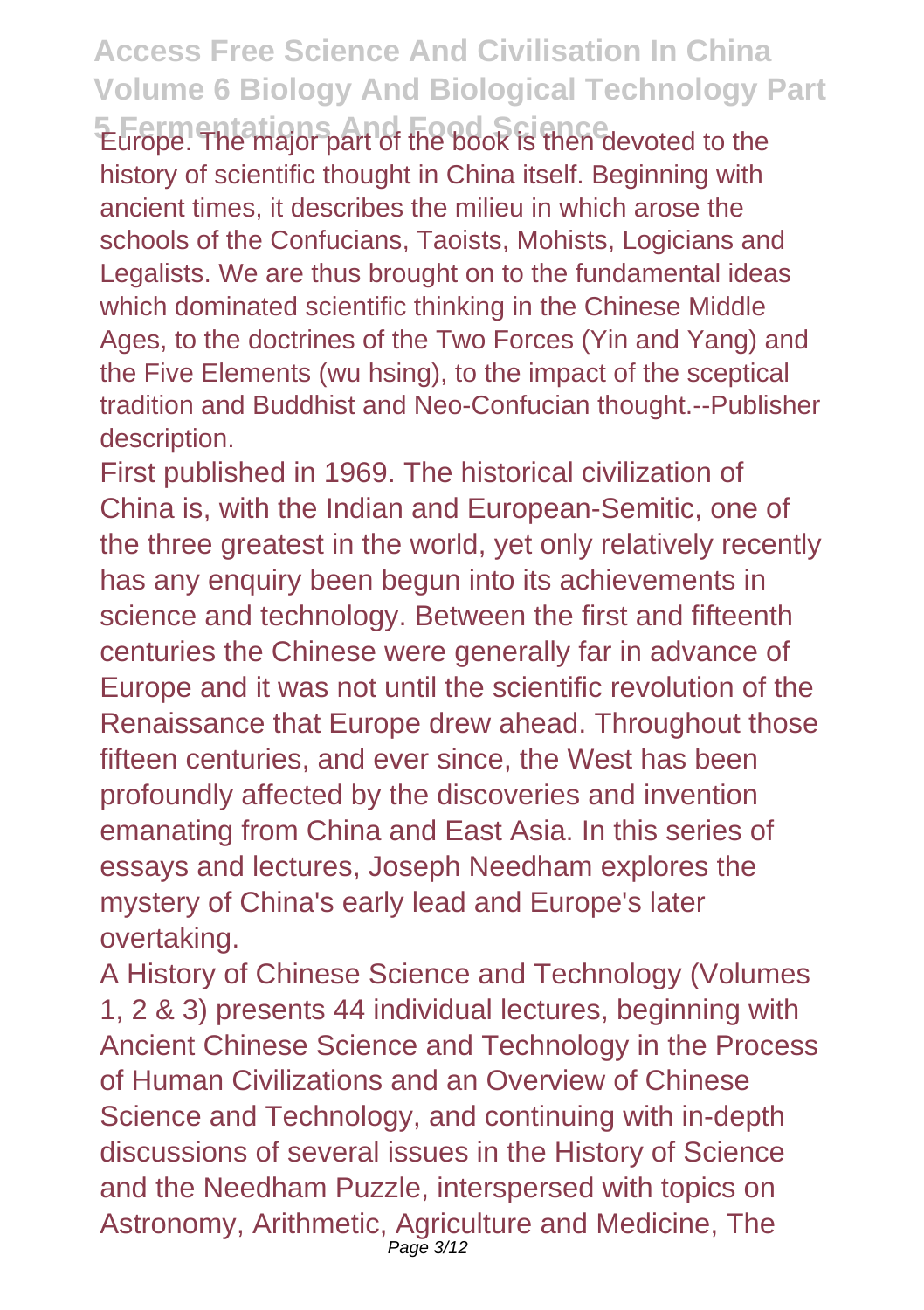#### **Access Free Science And Civilisation In China Volume 6 Biology And Biological Technology Part F** Four Great Thientions, and Fand Islands technological areas closely related to clothing, food, shelter and transportation. This book is the most authoritative work on the history of Chinese Science and Technology. It is the Winner of the China Book Award, the Shanghai Book Award (1st prize), and the Classical China International Publishing Project (GAPP, General Administration of Press and Publication of China) and offers an essential resource for academic researchers and non-experts alike. It originated with a series of 44 lectures presented to top Chinese leaders, which received very positive feedback. Written by top Chinese scholars in their respective fields from the Institute for the History of Natural Sciences, Chinese Academy of Sciences and many other respected Chinese organizations, the book is intended for scientists, researchers and postgraduate students working in the history of science, philosophy of science and technology, and related disciplines. Yongxiang Lu is a professor, former president and member of the Chinese Academy of Sciences (CAS) and Chinese Academy of Engineering (CAE), and Vice Chairman of the National Congress of China. Joseph Needham, who died in 1995, was the greatest British historian of China of the last 100 years. His Science and Civilisation in China series caused a seismic shift in western perceptions of China, revealed as perhaps the world's most scientifically and technically

productive country in pre-modern times. But why did the scientific and industrial revolutions not happen in China? Joseph Needham reflects on possible answers to this question in the concluding volume of this series and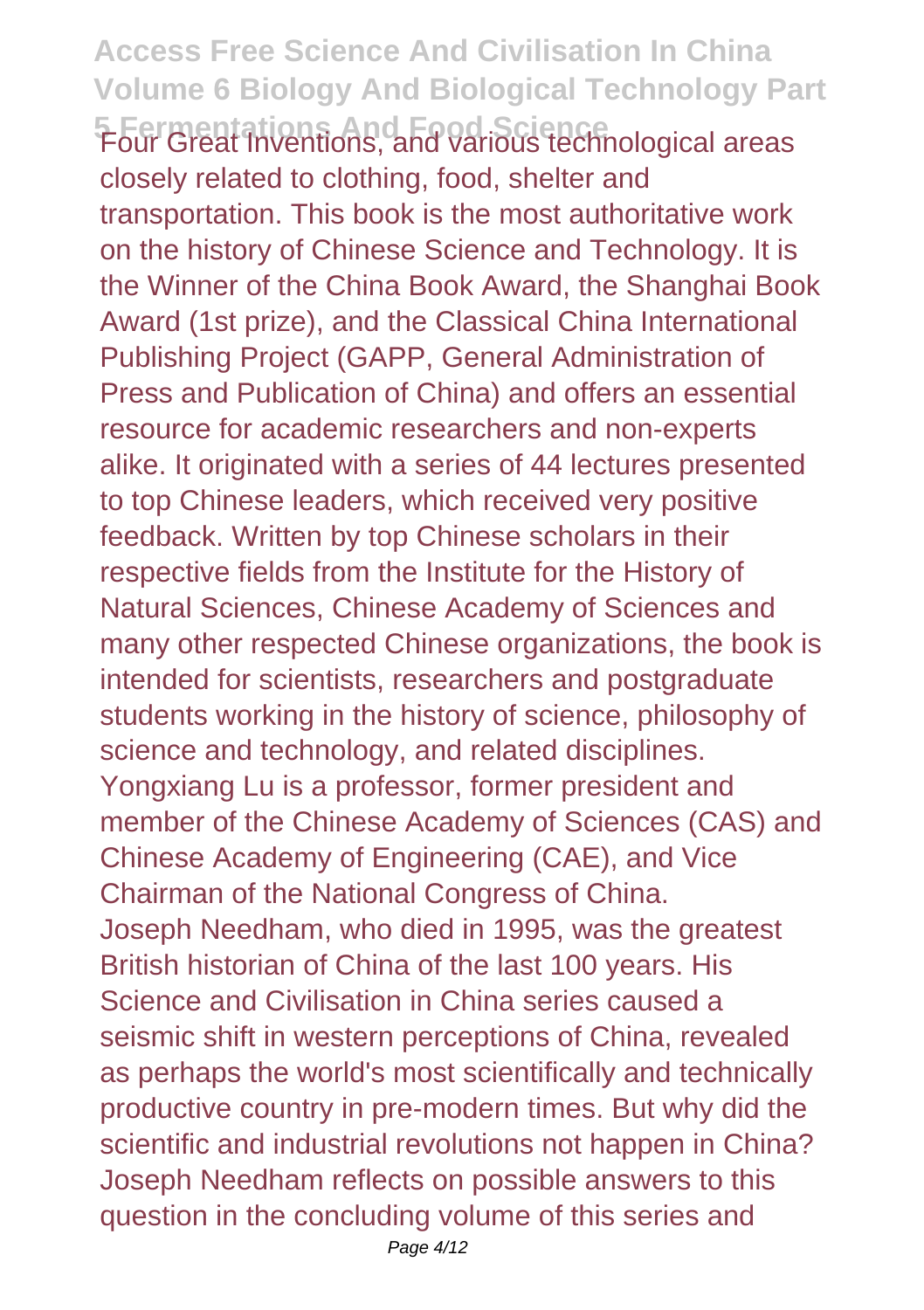### **Access Free Science And Civilisation In China Volume 6 Biology And Biological Technology Part 5 Fermentations And Food Science** provides fascinating insights into his great intellectual quest.

This volume details the early Chinese contributions to various sciences. The first section deals with mathematics, showing that Chinese works were comparable with the pre-Renaissance achievements of the old world. Then the book goes on to cover astronomy and meteorology, Earth sciences and physics. The second volume of Dr Joseph Needham's great work Science and Civilisation in China is devoted to the history of scientific thought. Beginning with ancient times, it describes the Confucian milieu in which arose the organic naturalism of the great Taoist school, the scientific philosophy of the Mohists and Logicians, and the quantitative materialism of the Legalists. Thus we are brought on to the fundamental ideas which dominated scientific thinking in the Chinese middle ages. The author opens his discussion by considering the remote and pictographic origins of words fundamental in scientific discourse, and then sets forth the influential doctrines of the Two Forces and the Five Elements. Subsequently he writes of the important sceptical tradition, the effects of Buddhist thought, and the Neo-Confucian climax of Chinese naturalism. Last comes a discussion of the conception of Laws of Nature in China and the West. Volumes I and II of the major series: China: its language, geography and history ; Chinese philosophy and scientific thought.

This fifth volume abridgement of Joseph Needham's monumental work is concerned with the staggering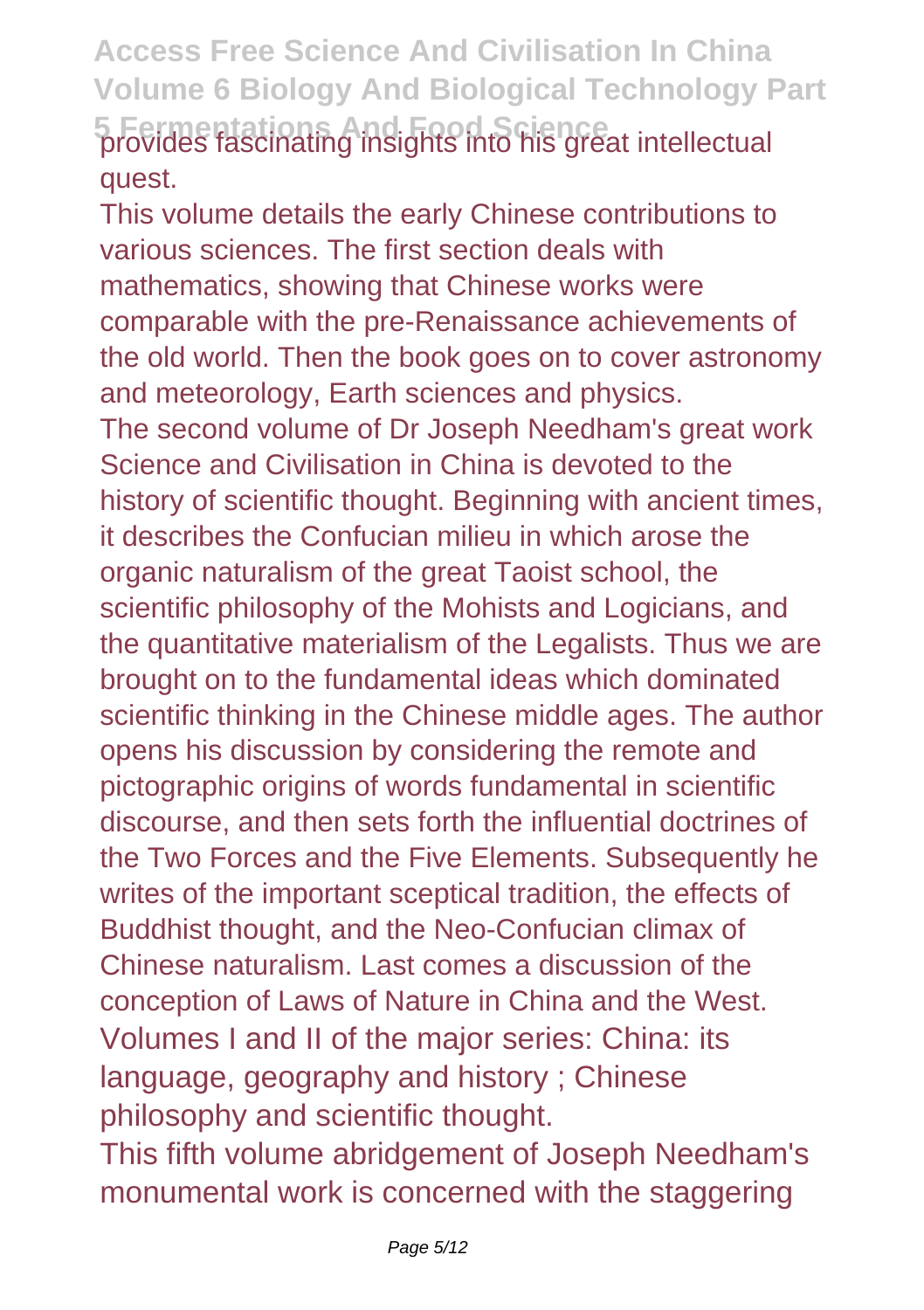**Access Free Science And Civilisation In China Volume 6 Biology And Biological Technology Part 5 Fermentations And Food Science** civil engineering feats made in early and medieval China.

Traces the history of Chinese science, including the development of acupuncture, gunpowder, and mechanical clocks, and compares it with the science of neighboring nations

This book critically examines the influence of International Society on East Asia, and how its attempts to introduce 'civilization' to 'barbarous' polities contributed to conflict between China and Japan. Challenging existing works that have presented the expansion of (European) International Society as a progressive, linear process, this book contends that imperialism – along with an ideology premised on 'civilising' 'barbarous' peoples – played a central role in its historic development. Considering how these elements of International Society affected China and Japan's entry into it, Shogo Suzuki contends that such states envisaged a Janus-faced International Society, which simultaneously aimed for cooperative relations among its 'civilized' members and for the introduction of 'civilization' towards non-European polities, often by coercive means. By examining the complex process by which China and Japan engaged with this dualism, this book highlights a darker side of China and Japan's socialization into International Society which previous studies have failed to acknowledge. Drawing on Chinese and Page 6/12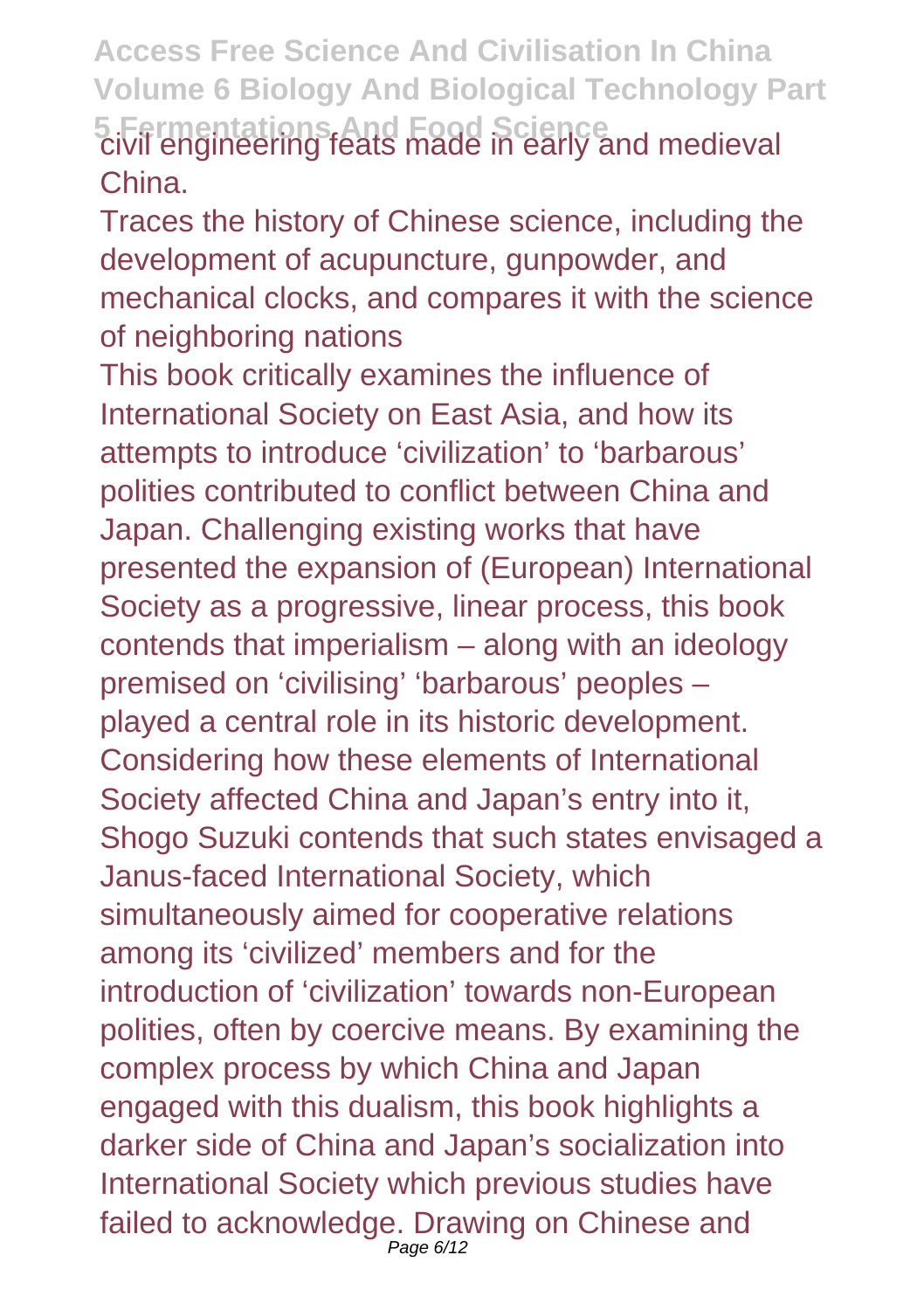**Access Free Science And Civilisation In China Volume 6 Biology And Biological Technology Part 5 Fermentations And Food Science** Japanese primary sources seldom utilized in International Relations, this book makes a compelling case for revising our understandings of International Society and its expansion. This book will be of strong interest to students and researcher of international relations, international history, European studies and Asian Studies. This book examines China's creative economy—and how television, animation, advertising, design, publishing and digital games are reshaping traditional understanding of culture. Since the 1950s China has endeavoured to catch-up with advanced Western economies. 'Made in China' is one approach to global competitiveness. But a focus on manufacturing and productivity is impeding innovation. China imports creativity and worries about its 'cultural exports deficit'. In the cultural sector Chinese audiences are attracted to Korean, Taiwanese, and Japanese culture, as well as Hollywood cinema. This book provides a fresh look looks at China's move up the global value chain. It argues that while government and (most) citizens would prefer to associate with the nationalistic, but unrealized 'created in China' brand, widespread structural reforms are necessary to release creative potential. Innovation policy in China has recently acknowledged these problems. It considers how new ways of managing cultural assets can renovate largely non-competitive Chinese cultural industries. Page 7/12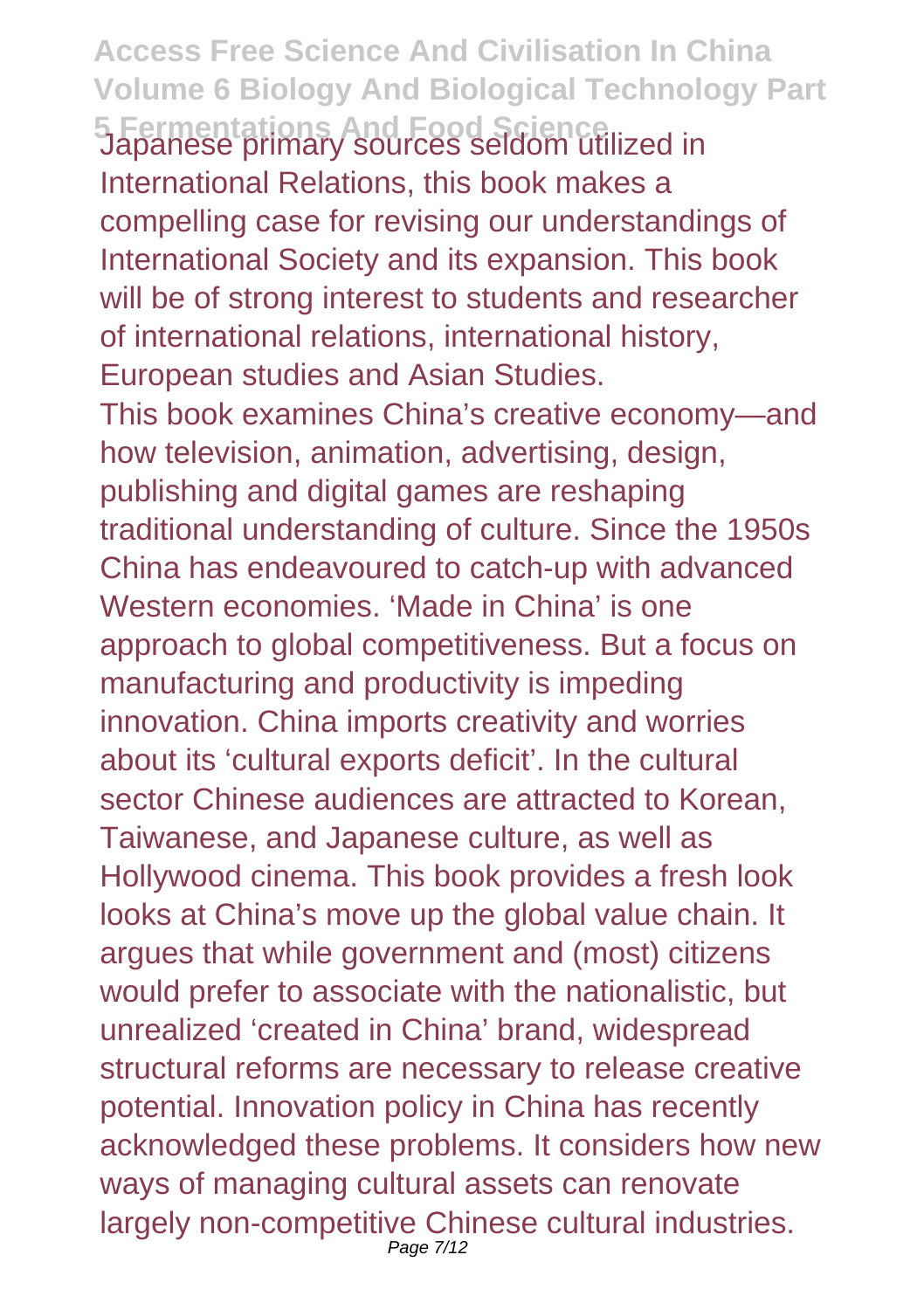**Access Free Science And Civilisation In China Volume 6 Biology And Biological Technology Part 5 Fermentations And Food Science** Together with a history of cultural commerce in China, the book details developments in new creative industries and provides the international context for creative cluster policy in Beijing and Shanghai.

Three previous volumes of this series by Colin Ronan are each available in hardback as well as paperback. Volume I introduces the reader to the country of China: its history, geography and language. The major part of this book is devoted to the history of scientific thought in China itself. In Volume II, the first section deals with mathematics, and this is followed by a section dealing with mathematics. Then follow sections on astronomy, meteorology and the earth sciences. The volume closes with a description of various aspects of Chinese physics. Volume III looks in some detail at one of the greatest contributions the Chinese made to physics - the discovery of the magnetic compass.

A section of Volume IV, part 1 and a section of Volume IV, part 3 of the major series:

This book seeks to demystify the re-ascendancy of China as a civilization state. China's politics and society are examined in the light of its living civilization, which is the only one of the ancient civilizations that has survived to this day. The book also contrasts China's development with that of the West and Japan. By combining the impact of internal political and socioeconomic developments in China and its external relations (from the silk routes, the tribute system, to the modern day), it unravels the existing myths, puzzles, and paradoxes surrounding China and questions the adequacy of most of the Western political theories (such as realism in international relations) in an attempt to explicate China's re-emergence as a world power. It attempts to tackle squarely the question: Is China a threat to world order? The book traces the rationale Page 8/12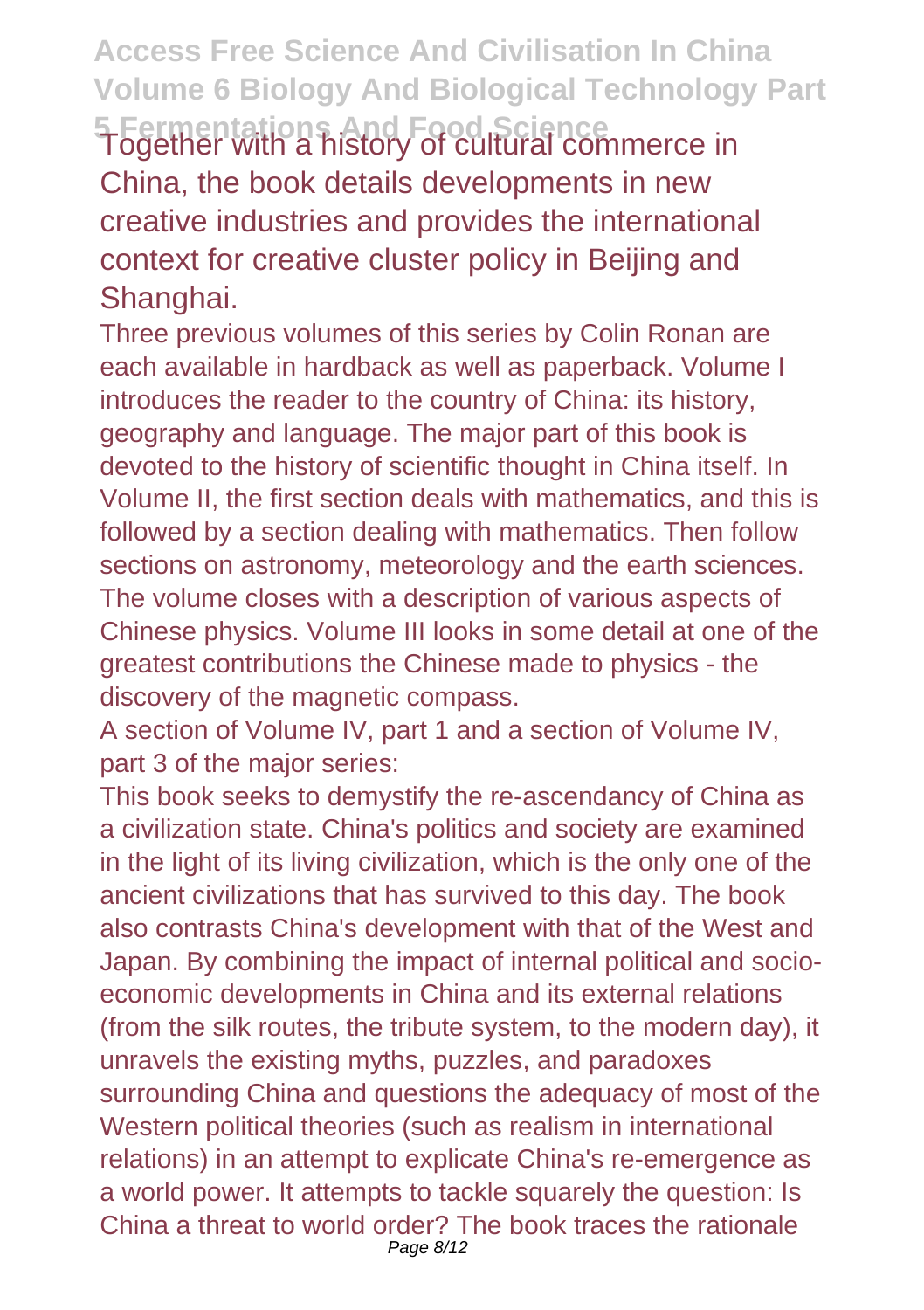**5 Fermentations And Food Science** for contemporary developments in China to the roots in the country's tradition as well as foreign influences and seeks to unravel the puzzle about the unique China Model that defies conventional thinking in political economy, with its sustained and incredibly rapid economic growth over the past three decades. This study on China's second rise provides a broad background that includes a meaningful scrutiny of the country's behavior during its first rise (713–1820) and beyond. In comparing China's ongoing second rise with its first ascent, the book not only refocuses on and reinterprets the example set during its first rise, but also takes into account the crucial lessons it learned during its century in eclipse in the interregnum, for the effects they have on the country's current orientation and behavior. The book follows an interdisciplinary approach, combining the cultural, intellectual-historical, normative-ideological, and social-scientific perspectives, to lend a more solid grasp of the present-day China. It ends with an educated speculation, based on the foregoing analyses, on the contours of a Pax Sinica that is likely to result from the impact of China's second rise as a world power.

For contents, see Author Catalog.

Science and Civilisation in China, Volume 7 Part 1 is the first book in the final volume of this unique resource. The Chinese culture is the only culture in the world that has developed systematic logical definitions and reflections on its own and on the basis of a non-Indo-European language. Christoph Harbsmeier discusses the basic features of the classical Chinese language that made it a suitable medium for science in ancient China, discussing in detail a wide range of abstract concepts that are crucial for the development of scientific discourse. There is special emphasis on the conceptual history of logical terminology in ancient China, and on traditional Chinese views on their own language. Finally the book provides an overview of the development of logical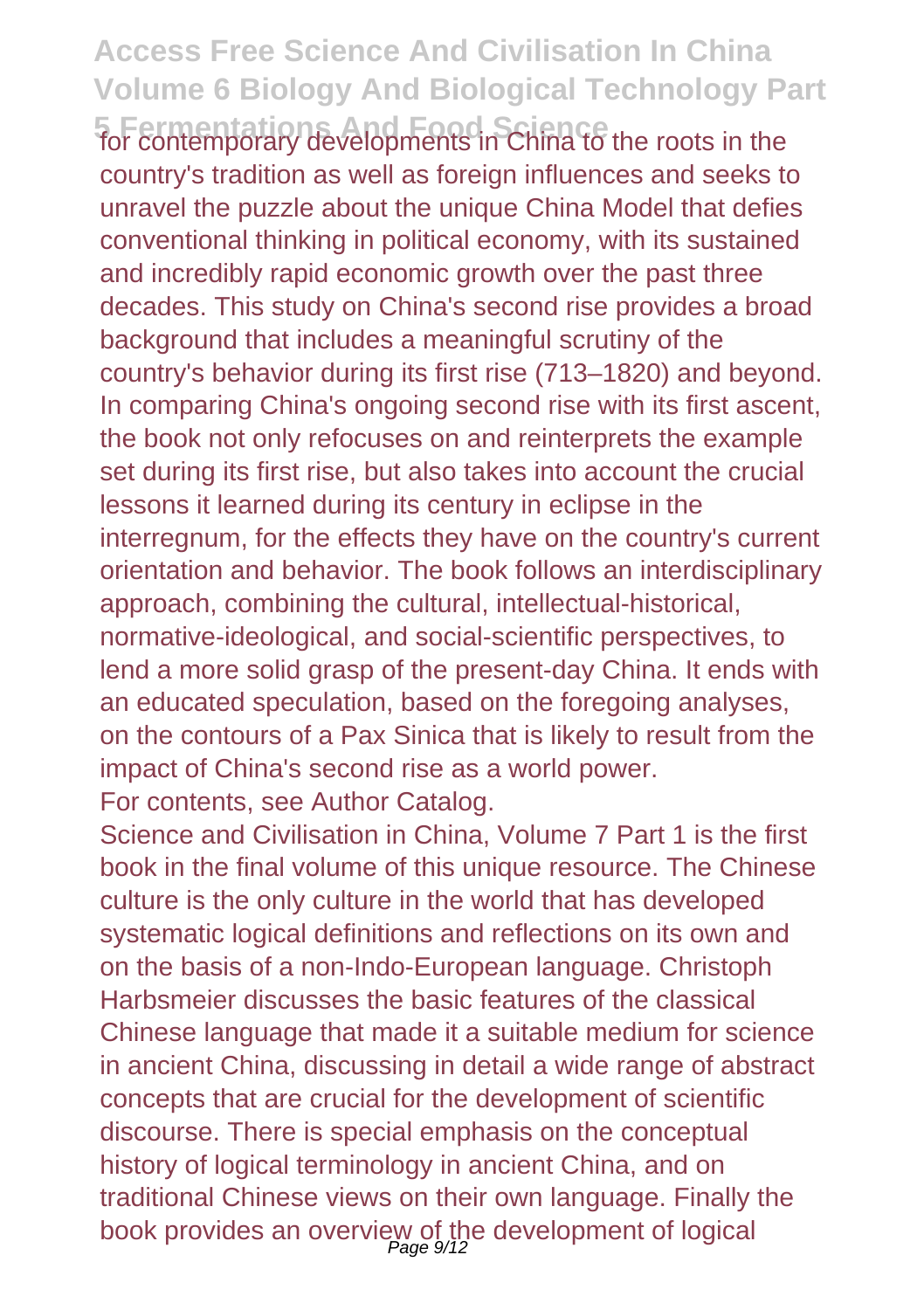### **Access Free Science And Civilisation In China Volume 6 Biology And Biological Technology Part 5 Fermentations And Food Science** reflection in ancient China, first in terms of the forms of

arguments that were deployed in ancient Chinese texts, and then in terms of ancient Chinese theoretical concerns with logical matters.

As Dr Needham's immense undertaking gathers momentum it has been found necessary to subdivide volumes into parts, each to be bound and published separately. The first part of Volume 4, already published, deals with the physical sciences; the second with the diverse applications of physics in the many branches of mechanical engineering; and the third will deal with civil and hydraulic engineering and nautical technology. With this part of Volume 4, then, we come to the application by the Chinese of physical principles in the control of forces and in the use of power; we cross the frontier separating tools from the machine. We have already noticed that the ancient Chinese concept of chhi (somewhat similar to the pneuma of the Greeks) asserted itself prominently in acoustics; but we discover here that the Chinese tendency to think pneumatically was also responsible for a whole range of brilliant technological achievements, for example, the doubleacting piston-bellows, the rotary winnowing-fan, and the waterpowered metallurgical blowing-machine (ancestor of the steam-engine); as well as for some extraordinary insights and predictions in aeronautics.

Science and Civilisation in China: Volume 3, Mathematics and the Sciences of the Heavens and the EarthCambridge University Press

After two volumes mainly introductory, Dr Needham now embarks upon his systematic study of the development of the natural sciences in China. The Sciences of the Earth follow: geography and cartography, geology, seismology and mineralogy. Dr Needham distinguishes parallel traditions of scientific cartography and religious cosmography in East and West, discussing orbocentric wheel-maps, the origins of the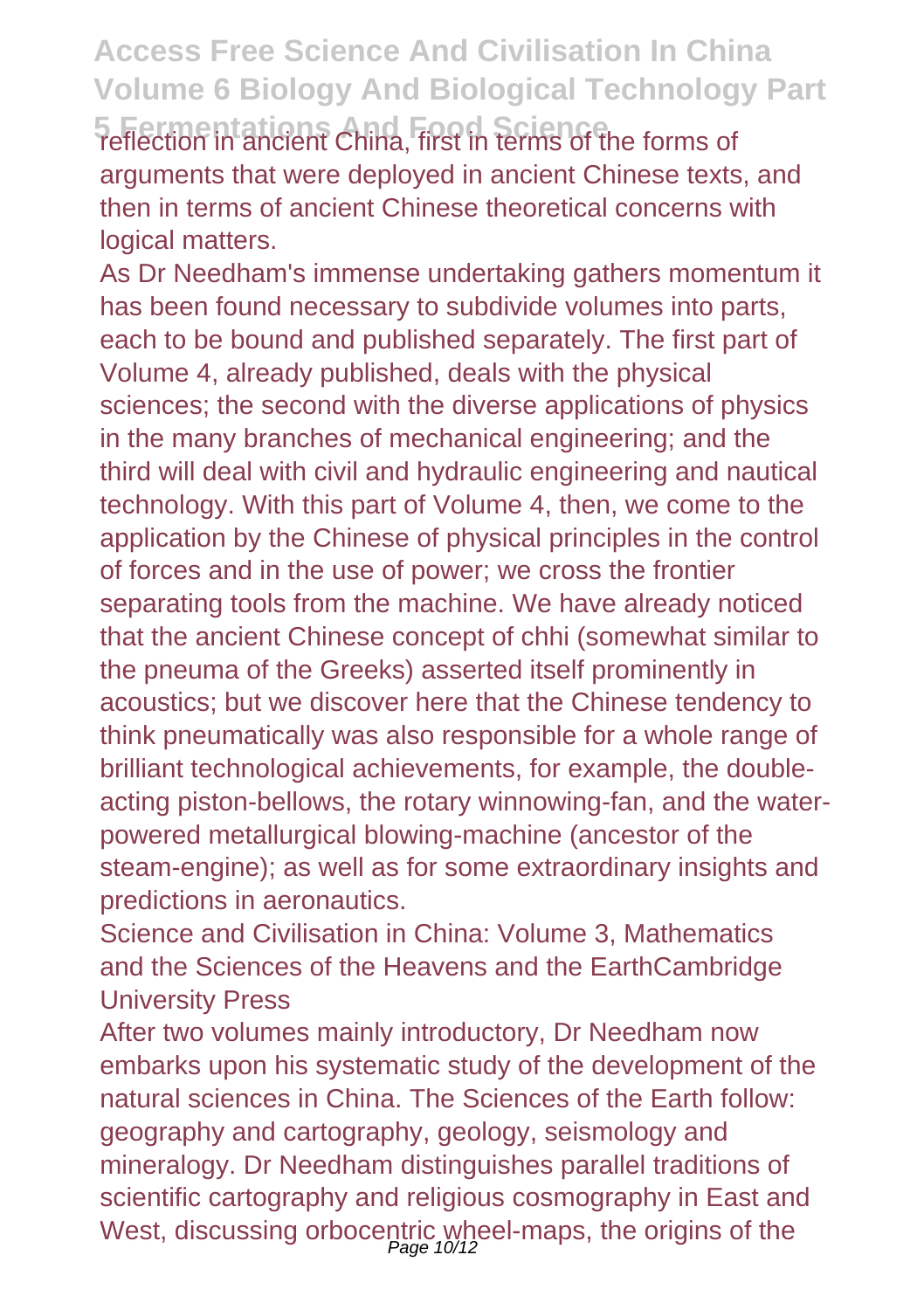**5 Fermentations And Food Science** rectangular grid system, sailing charts and relief maps, Chinese survey methods, and the impact of Renaissance cartography on the East. Finally-and here Dr Needham's work has no Western predecessors-there are full accounts of the Chinese contribution to geology and mineralogy.

A reissue with a foreword and supplement, of a modern classic published in 1960. The invention of the mechanical clock was one of the most important turning points in the history of science and technology. This study revealed six centuries of mechanical clockwork preceding the first mechanical escapement clocks of the West of about AD 1300. Detailed and fully illustrated accounts of elaborate Chinese clocks are accompanied by a discussion of the social context of the Chinese inventions and an assessment of their possible transmission to medieval Europe. For this revised edition, Dr Joseph Needham has contributed a new foreword on recent research and perceptions. In a supplement John H. Combridge details a modern reconstruction of Su Sung's timekeeping device, which together with textual studies modifies our understanding of this important early technology. The Gunpowder Epic is one of three planned publications on military technology within Dr Needham's immense undertaking. The discovery of gunpowder in China by the 9th century AD was followed by its rapid applications. It is now clear that the whole development from bombs and grenades to the invention of the metal-barrel hand gun took place in the Chinese culture area before Europeans had any knowledge of the mixture itself. Uses in civil engineering and mechanical engineering were equally important, before the knowledge of gunpowder spread to Europe in the thirteenth and fourteenth centuries. Dr Needham's new work continues to demonstrate the major importance of Chinese science and technology to world history and maintains the tradition of one of the great scholarly works of the twentieth century.